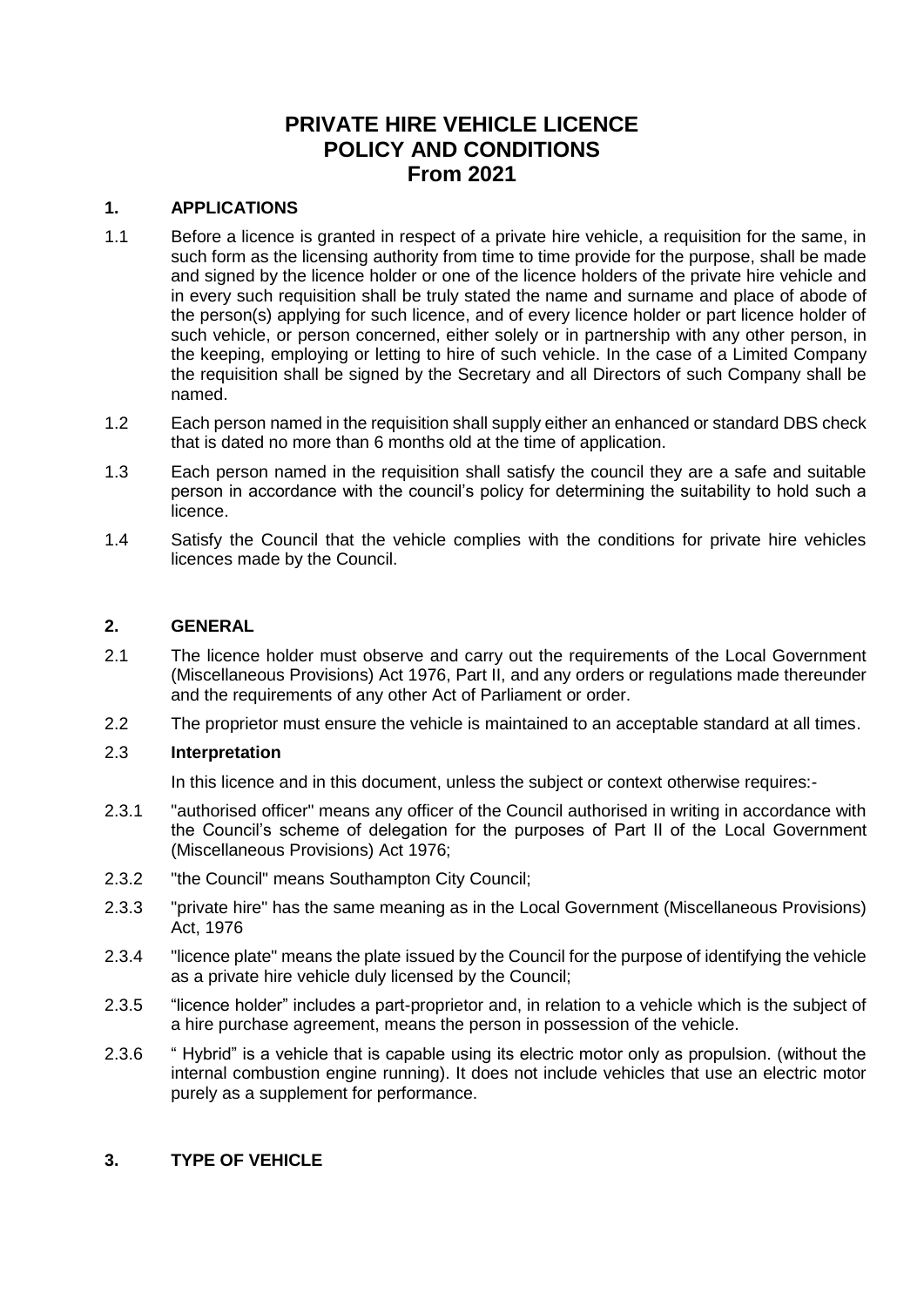- 3.1 General conditions covering all types of vehicles that are licensable as private hire vehicles are set out in 3.2 and 3.3 below.
- 3.2 The vehicle to be licensed, of whatever type, shall, subject to what is to follow, and other conditions herein, be suitable in size, type and design for use as a private hire vehicle to the satisfaction of the Council.
- 3.3 Without prejudice to the generality of 3.2 above, the vehicle shall:-
- 3.3.1 have an engine producing 50 kW or greater;
- 3.3.2 not be a London type taxi or any other type of vehicle constructed solely or primarily for use as a hackney carriage or be of such design or appearance as to be able to lead any person to reasonably believe that the vehicle is a hackney carriage;
- 3.3.3 have a rear seat with a width of no less than 1220 mm and must be of a bench seat type, without an arm rest, and in the case of individual/folding seats, have a minimum seat width of 407 mm per person;
- 3.3.4 have rear headroom that is adequate for passengers to sit comfortably and in any event, the distance from the squab as measured at its central point (from side to side), at the point where it meets the backrest, and then measured vertically to a point on the headlining, shall be no less than 840 mm;
- 3.3.5 except as provided in condition 23 below, be of right hand drive;
- 3.3.6 be fitted with sufficient and suitable seat belts for every person who may be carried in the licensed vehicle pursuant to conditions 15 and 16;
- 3.3.7 in the case of estate cars, the space between the top edge of the rear seat and the roof of the vehicle must be fitted with a grille to ensure the safety of passengers from displacement of luggage;
- 3.3.8 at all times be maintained to standards that meet the then current requirements of the Council and must be in a clean and comfortable condition for the carriage of passengers.
- 3.4 Without prejudice to 3.2 and 3.3 above, and any other general requirement or condition herein or from time to time made by this Council, any private hire vehicle to be licensed as such must also comply with the requirements within one or the other of the following Categories (according to vehicle type) in order to qualify for licensing. The Categories are as follows:
- 3.4.1 Category A This Category shall include any vehicle otherwise licensable as a private hire vehicle by this Council, other than Category B vehicles, subject to any other requirement or condition herein, or from time to time made by this Council and would satisfy the Council's reasonable requirement as to suitability, that is
	- purpose adapted or converted by manufacturers, or those professionally engaged in adaptation or conversion, that are "M1" certified after adaptation or conversion and are wheelchair accessible to a person who wishes to remain in his or her wheelchair during the journey, including entry and exit from the vehicle.
	- or
	- a purpose-built full hybrid or plug-in hybrid, with a minimum range of 16km using battery power only or full electric with a minimum range of 112km.
- 3.4.2 Category B This Category shall include any vehicle otherwise licensable as a hackney carriage (other than a Category A vehicle) under the various conditions imposed by this Council.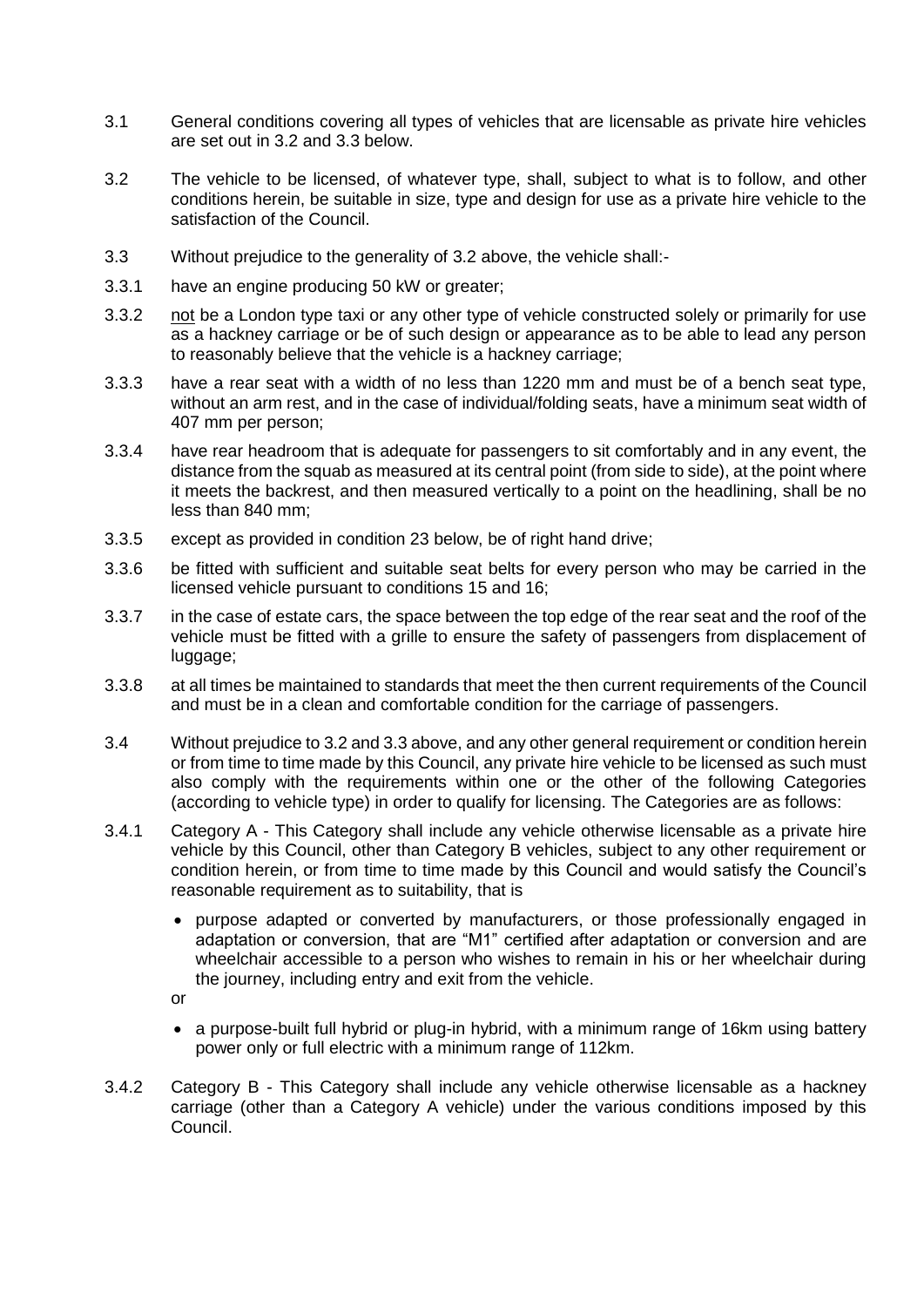- 3.5. No diesel vehicle with an emissions standard of level 5 (Euro 5) or lower will be granted a licence on or after 1st January 2020 other than by way of licence renewal unless the vehicle has been converted with approved CVRAS technology. See 3.5.2
- 3.5.1 No diesel vehicle with an emissions standard of level 5 (Euro 5) or lower will be licensed or relicensed by way of renewal on or after 1st January 2022 unless the vehicle has been converted with approved CVRAS technology. See 3.5.2
- 3.5.2 Any vehicle fitted with approved Clean Vehicle Retrofit Accreditation Scheme (CVRAS) technology (e.g. a CVRAS LPG conversion) may be exempt from condition 3.5 and 3.5.1 subject to the vehicle meeting all other relevant conditions and on production of approved certification.

## **4. AGE OF VEHICLE**

- 4.1 No Category A vehicle will be licensed (or re-licensed by way of renewal) as a private hire vehicle which was first registered under the Vehicles (Excise) Acts of 1949, 1971, or successor legislation, more than twelve years before the date of the commencement of the licence.
- 4.2 Except as provided in condition 23 below, no Category B vehicle will be licensed (or relicensed by way of renewal) as a private hire vehicle which was first registered under the Vehicles (Excise) Acts of 1949, 1971, or successor legislation, more than nine years before the date of the commencement of the licence.

## **5. COLOUR OF VEHICLE**

5.1 Except as provided in condition 23 below, the bodywork of any private hire vehicle shall be any colour except for white.

#### **6. ADVERTISEMENTS AND SIGNS**

- 6.1 No advertisement, sign, notice, mark, illumination or other feature, other than as required by law or permitted by these conditions shall be placed on the exterior of or visible from outside of any licensed private hire vehicle including the windows, except as follows:-
- 6.1.1 An unilluminated sign in the upper or lower rear window, but not both, of the licensed vehicle bearing lettering not more than 51 mm in height stating only the name, style or title of the proprietor or operator and their telephone number.
- 6.1.2 Advertising, including third party products and services, etc. shall be permitted (subject to conditions and law) on any part of the body of the licensed vehicle. Advertising on vehicle windows is restricted to the rear and side rear non opening windows and must either be evenly perforated over 50% of the film to allow vision out of the vehicle or comply with 6.1.1
- 6.2 All such advertising as mentioned below may only be displayed following approval by the Service Manager for Licensing
- 6.3 At all stages prior to approval the proprietor or operator will accept the risk involved in not meeting these criteria or requirements.
- 6.4 The power to give approval will be delegated to the Service Manager for Licensing.
- 6.6 All advertising is to be completed to a professional standard and quality.
- 6.7 This advertising may promote the proprietor or operator of the licensed vehicle or a trade, business, goods or services of a third party.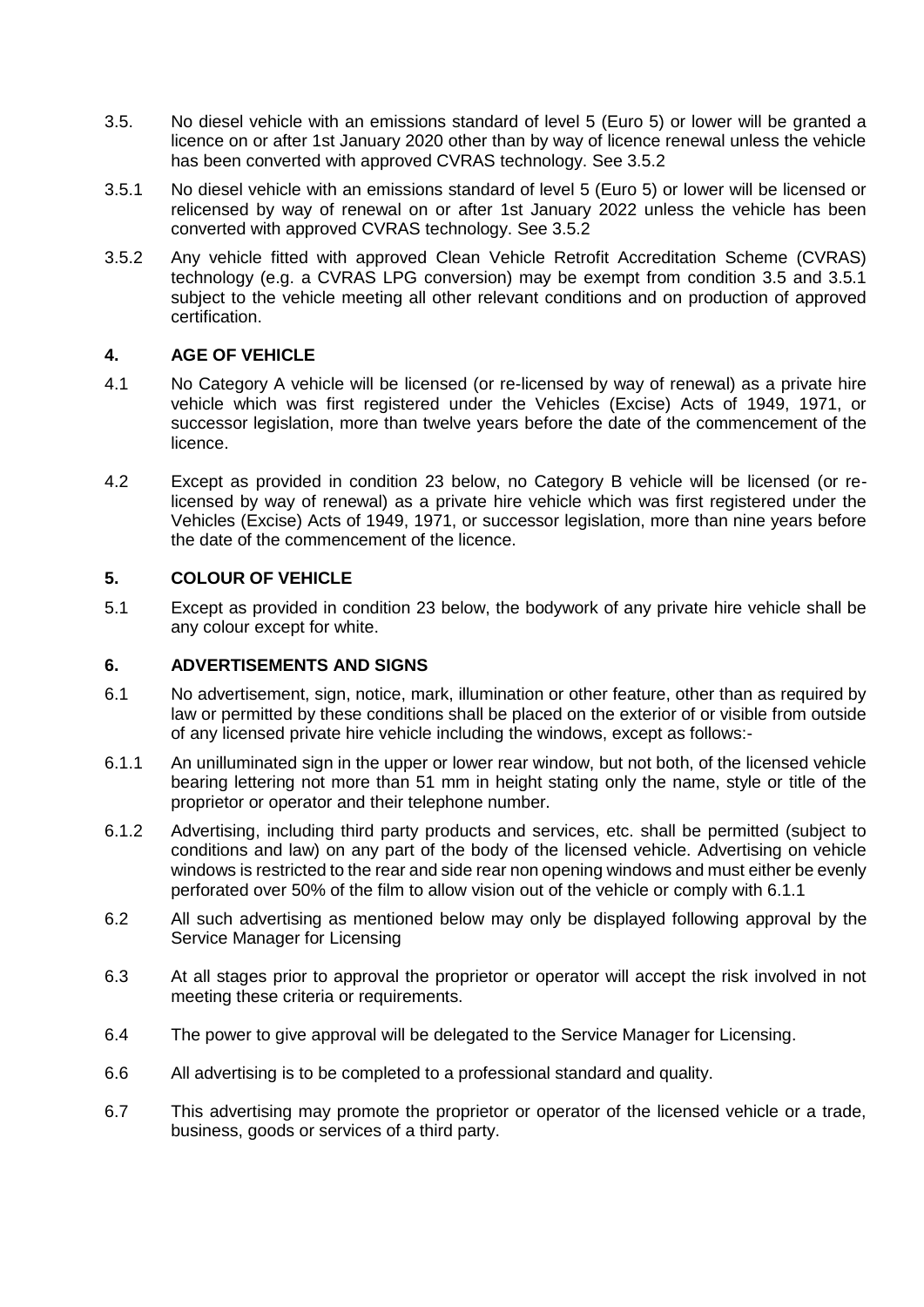6.8 The advertising shall not exceed 35% of the body area, always excluding the area taken up by the City Identity Sticker. The window area shall be excluded from the calculation.

## **7. ADVERTISEMENT CONTENT**

All advertisements must comply with the British Code of Advertising Practice and it is the responsibility of the agency or individual seeking the Licensing Authority's approval to ensure that they do so.

- 7.1 Each proposal is considered on its merits, but the following advertisements WILL NOT BE APPROVED, always subject to the provisions of the Human Rights Act 1998 and any other law.
- 7.1.1 those with political, ethnic, religious, sexual or controversial texts
- 7.1.2 those for escort agencies, gaming establishments or massage parlours
- 7.1.3 those displaying nude or semi-nude figures
- 7.1.4 those likely to offend public taste.
- 7.1.5 those which seek to advertise more than one company/service or product
- 7.1.6 those which promote the sale or consumption of tobacco products or cigarettes.
- 7.2 The Service Manager for Licensing will be delegated to give approval of matters in 7.1 above.
- 7.3 It is the proprietor's responsibility, as part of the contract entered into when commissioning any exterior advertising of the foregoing nature, to ensure that, at the completion of the contract, or upon the vehicle ceasing to be a licensed private hire vehicle, a re-spray to the vehicles original manufacturer's colour is included.
- 7.4 Provided always that no advertisement permitted by these conditions shall consist of or include the words "taxi" or "cab" whether in the singular or plural or "hire" or any word of similar meaning or appearance of any other feature which may suggest that the vehicle is a hackney carriage, and no advertisement, sign, notice, mark, illumination or other feature shall be placed on the licensed private hire vehicle without the prior approval of the Service Manager for Licensing.
- 7.5 No combination of letters or numbers must be used in the registration number of the vehicle to indicate or imply the words "taxi" or "cab" or any related idea which could lead a member of the public to take the view that the vehicle is a hackney carriage.

## **8. IDENTIFICATION**

- 8.1 Other than as permitted by these conditions, no other advertisement, sign, notice, mark, illumination or other feature will be permitted.
- 8.2 Except as provided in condition 23 below, all private hire vehicles shall display two "City Identity Stickers" of the prescribed type for private hire vehicles. One sticker shall be placed on each front door, in a central position and as high as practicable under the window. The positioning of the sign shall not obstruct the opening of the door.
- 8.3 There are two options for these City Identity Stickers:
- 8.4.1 The City Identity Sticker shall be to the satisfaction of the City Council and shall be 240 mm in height by 600 mm in width on a white background. The upper portion of the display will show the words "LICENSED BY" in white capital letters with a letter height of 10 mm, on a black background 110 mm wide and 21 mm high.
- 8.4.2 Immediately below will be the City "Bargate" logo in blue, 90 mm at its widest point and 83 mm in height. Immediately below as part of the logo, in black, shall be the word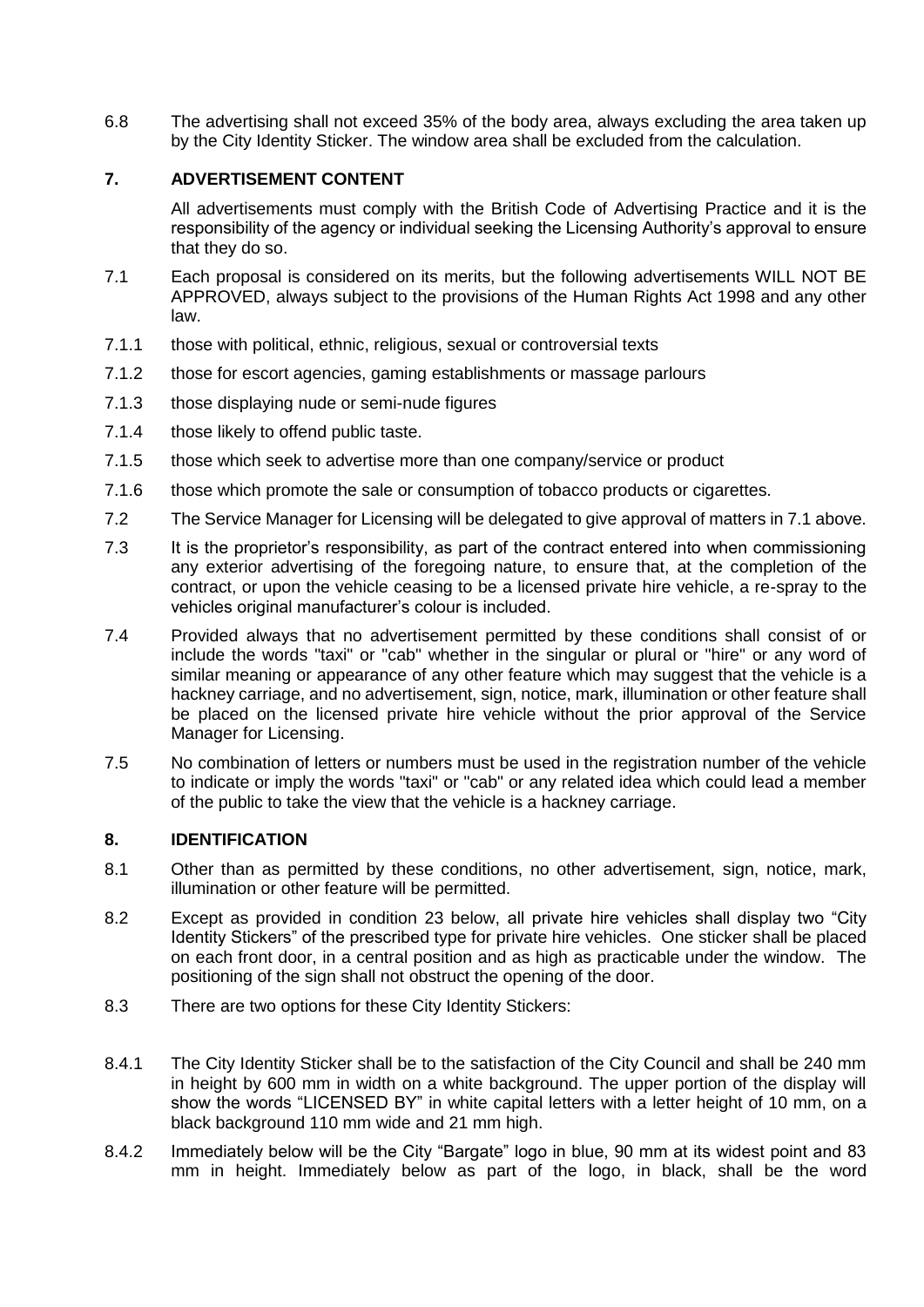"Southampton", below which shall be the words "City Council" in letters 14 mm high and text width 90 mm. Immediately below, in blue, shall be the words "Licensed Private Hire Vehicle No" with words on each of two descending lines, lettering 10 mm in height, the text width on each line will be 144 mm. Below those words shall be shown in individual boxes, the licence number of the private hire vehicle in black. Each box shall measure 50 mm in height and 30 mm in width.

- 8.4.3 To the right of the above mentioned panel there shall be a vertical black line 230 mm in length in 3 mm in width. To the right of this line, along the whole remaining width of the sticker shall appear the words "PRE-BOOKED ONLY" in black capital letters, 24 mm high with a total length of 400 mm. Immediately below this wording shall appear a black horizontal line 420 mm in length and 3 mm in width running from the vertical line mentioned above to the rightmost edge of the sticker.
- 8.4.4 The sticker may be screen printed on a white background and must be supplied with adhesive backing, or some other similar method meeting the requirements of the Council, to enable it to be fixed in the correct position. Magnetic signs will not be permitted. For the avoidance of doubt, no roof mounted box or other structure or sign will be permitted.
- 8.4.5 The name of the operator and their telephone number or domain name shall appear in bold clearly legible lettering in the space 190 mm high by 420 mm in length on the sticker, immediately beneath the wording "Pre-Booked Only".

Provided always that this identification shall not consist of or include the words "taxi" or "cab" whether in the singular or plural or "hire" or any word of similar meaning or appearance of any other feature which may suggest that the vehicle is a hackney carriage and shall not be placed on the licensed private hire vehicle without the Service Manager for Licensing prior approval.

## **9. LICENCE PLATES**

- 9.1 Except as provided in condition 23 below, one licence plate shall be securely fixed in a position at the rear of the private hire vehicle to the satisfaction of the Service Manager for Licensing.
- 9.2 A second licence plate shall be securely fixed in a position on the front of the private hire vehicle to the satisfaction of the Service Manager for Licensing

## **10. RETURN OF LICENCE PLATES**

10.1 The private hire vehicle licence plates shall remain the property of the Council and shall be returned within seven days after the service on the licence holder of an appropriate notice by the Service Manager for Licensing or when the licence expires and is not renewed. The deposit paid on the issue of the plates shall be refunded provided the plates are in good condition.

# **11. INSPECTION OF VEHICLE**

- 11.1 The licence holder shall present the vehicle for inspection at the time and place notified by the Council, the private hire vehicle shall be submitted for inspection at least once, but not more than three times, in a year. In addition the Council may arrange for the vehicle to be tested at any reasonable time and require further inspection and testing if it proves unsatisfactory. Licence holders will be notified by letter of time and date that vehicle is to be presented for inspection.
- 11.2 Without prejudice to the foregoing, where more than two years has elapsed since the first registration of the private hire vehicle under the Vehicles (Excise) Acts of 1949, 1971, or successor legislation, the vehicle shall undergo a DVSA "MOT" test in the period of one week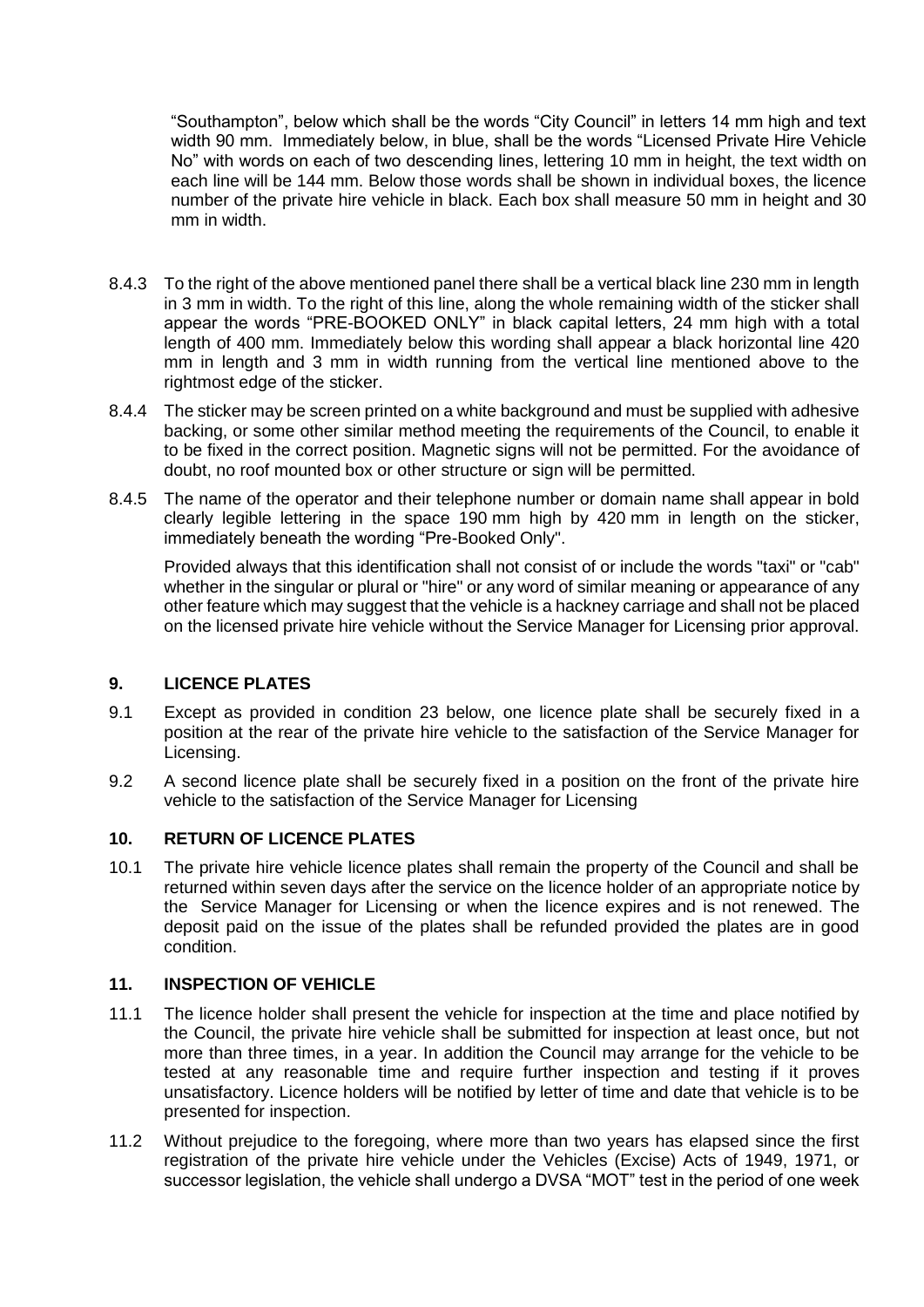either side of the date six months prior to the expiry date of the vehicle licence (the "due date").

## **12. DAMAGE TO VEHICLE**

- 12.1 If a private hire vehicle is involved in a road traffic accident and either mechanical or bodily damage is sustained, a report must be made by the proprietor to the Service Manager for Licensing within three days and, after repair, which must be completed within one month of the damage being sustained, may be required to pass a mechanical inspection at a place to be determined by the Council, subject to payment of an appropriate fee. The private hire licence plate is liable to be removed from any vehicle which, in the opinion of an appropriate Officer or agent of the Council in any way constitutes a danger to the public, is in breach of any road traffic enactment or the Construction and Use Regulations, or is unfit for use as a private hire vehicle. On completion of the repairs, to the satisfaction of the Service Manager for Licensing, the licence plate may be restored.
- 12.2 The removal of the private hire licence plate will constitute suspension of the vehicle licence.

## **13. INSURANCE**

13.1 At all times during the currency of the licence the licence holder shall keep in force in relation to the use of the vehicle as a private hire vehicle a policy of insurance complying with the requirements of Part VI of the Road Traffic Act 1972.

### **14. PRODUCTION OF DOCUMENTS**

14.1 The proprietor shall on being so required by an authorised officer, produce for inspection the licence and/or the certificate of insurance in relation to the use of the vehicle as a private hire vehicle. Provided that, if the proprietor fails to produce such licence and/or certificate of insurance on request, he shall produce it within five days of such request to an authorised officer at the office of the Service Manager for Licensing.

## **15. SEATING CAPACITY**

15.1 Every private hire vehicle with an internal combustion engine shall have sufficient seating capacity to carry not less than four nor more than eight passengers in comfort in addition to the driver.

Every private hire vehicle that is powered solely by an electric motor and is capable of 112 kilometres between charges shall have sufficient seating capacity to carry not less than three nor more than eight passengers in comfort in addition to the driver.

#### **16. NUMBER OF PASSENGERS**

16.1 The licensee shall not convey, or cause or permit to be conveyed in the vehicle a greater number of persons, exclusive of the driver, than specified in the licence. In addition, children under three years will not be conveyed in the front seat of a vehicle whether restrained or unrestrained.

## 17. **TAXIMETER**

- 17.1 Should a taximeter be installed in a private hire vehicle, it must be electronically designed and of the type and model approved by the Council. It must be fitted in a position satisfactory to the Council.
- 17.2 No operator, proprietor or driver may tamper with the mechanism of the Taximeter or its seals provided that, should the meter become defective it may be replaced by a service meter.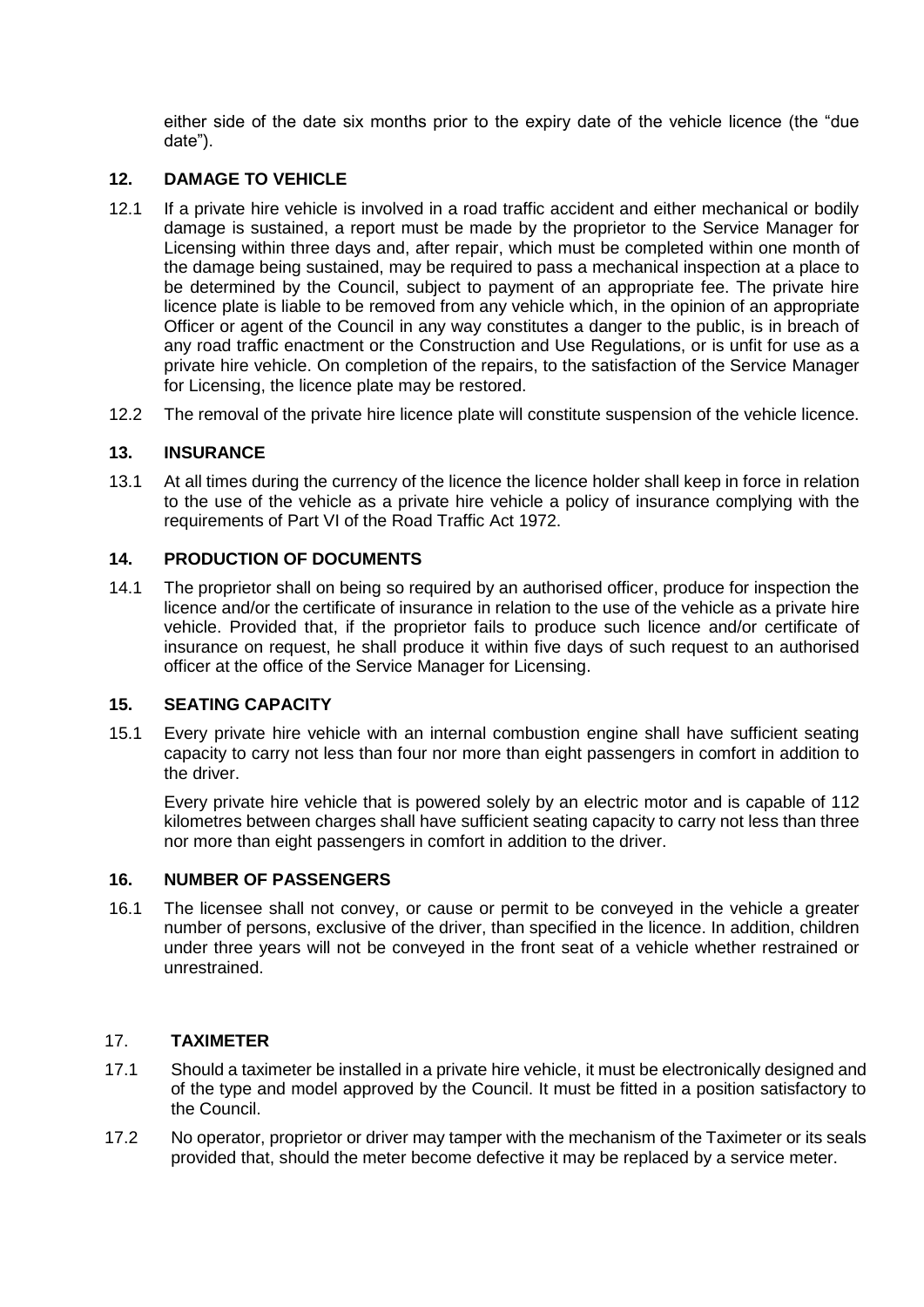17.3 Any tariff set in the meter must correspond to the tariff approved by the operator the vehicle is licensed with.

## 18. **TRANSFER OF LICENCE**

18.1 If the proprietor of a private hire vehicle transfers his licence and vehicle, he shall within fourteen days give notice to the Service Manager for Licensing details of the name and address of the person to whom he has transferred the licence.

## 19. **CHANGE OF ADDRESS**

19.1 The licensee shall notify the Council in writing within seven days of any change of his address.

## 19. **ADHERENCE TO BOOKINGS**

19.1 The holder of a licence who has agreed, or whose vehicle has been hired to be in attendance at an appointed time and place shall, unless delayed or prevented by some sufficient cause, punctually attend with such vehicle at such appointed time and place.

## 20. **WEDDINGS AND FUNERALS**

20.1 Private hire vehicles being used to carry passengers to, from or in connection with any wedding ceremony or funeral will not be required to display a private hire vehicle plate during such journeys.

### 21. **SPECIALIST VEHICLES**

- 21.1 In exceptional circumstances, the Service Manager for Licensing may determine that a vehicle is a specialist vehicle, such as, but not exclusively, stretched limousines, classic cars and other unusual vehicles to be used for private hire.
- 21.3 Where the Service Manager for Licensing determines that a vehicle is a specialist vehicle, and that it is intended to be used in the circumstances described in section 75(3) of the Local Government (Miscellaneous Provisions) Act 1976, a notice may be issued of the suspending the requirement for the display of the rear licence plate in those circumstances, as required by condition 9.1 above.
- 21.4 Additionally, in the case of a specialist vehicle, the Service Manager for Licensing may, at his absolute discretion, suspend or amend all or some of the provisions of the following conditions:
	- $\bullet$  3.3.5 (right hand drive);
	- 4.2 (age of vehicle);
	- 5.1 (colour of vehicle);
	- 8.2 (city identity stickers)
	- 23.1 (Taxi cameras)

## 22 **ORIGINAL VEHICLE SPECIFICATION**

22.1 All licensed private hire vehicles shall be maintained to their original specification whilst the licence remains in force.

## 23. **DIGITAL TAXI CAMERAS**

23.1 A secure digital taxi camera system approved by the Council shall be fitted to the vehicle prior to the grant of the licence and maintained in the vehicle thereafter for the duration of the licence to the satisfaction of the Council.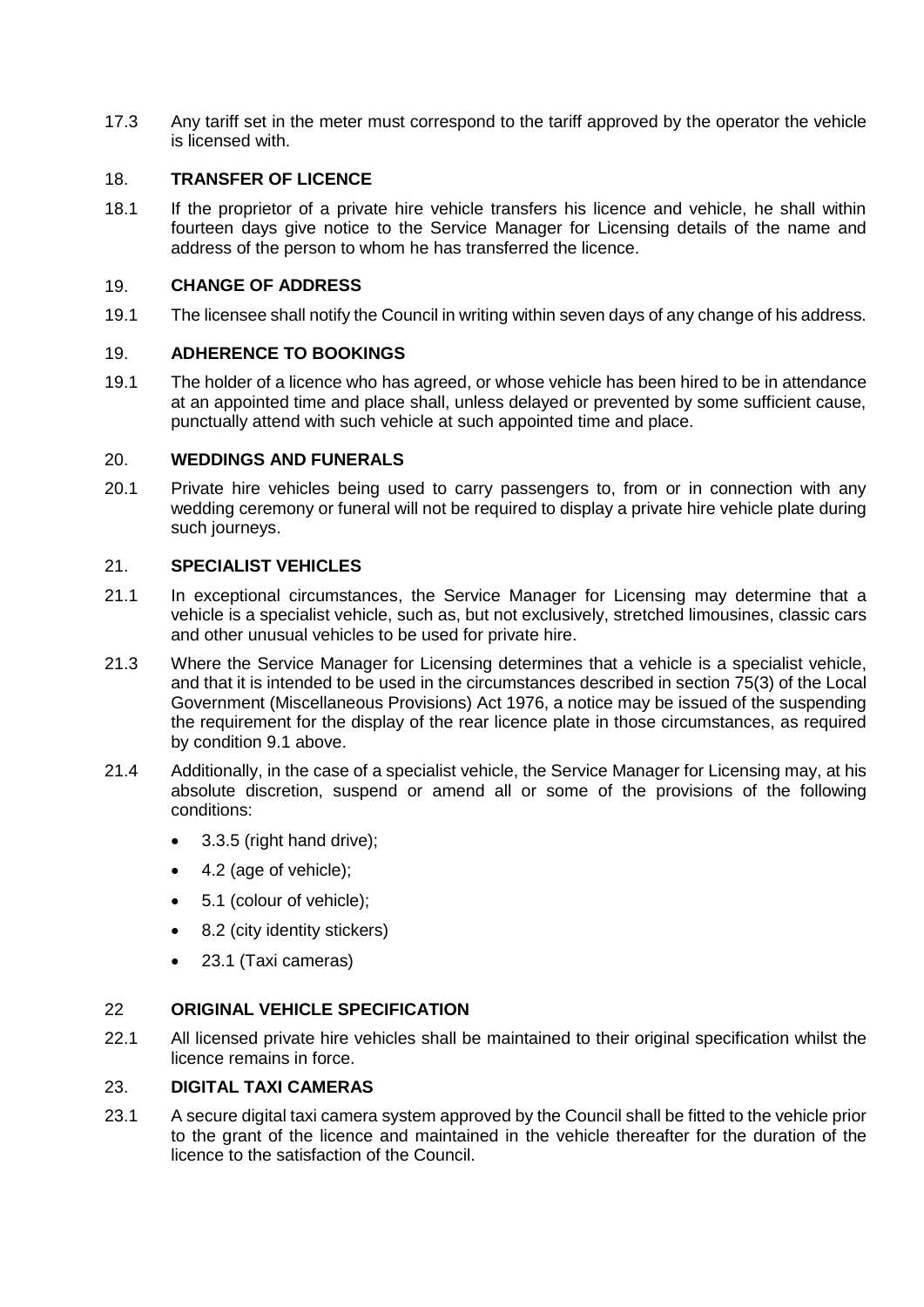23.2 The above requirement will be effective immediately on the grant of a new licence (other than by way of renewal) or on the replacement of a licensed vehicle.

# 24. **CONVICTIONS**

24.1 Any person who has an interest in the licence must notify the Licensing team at the Council within 2 working days of any arrest or conviction.

## 25. **SMOKING**

Smoking, including the use of electronic smoking devices, is not permitted in a licensed vehicle. (See additional information)